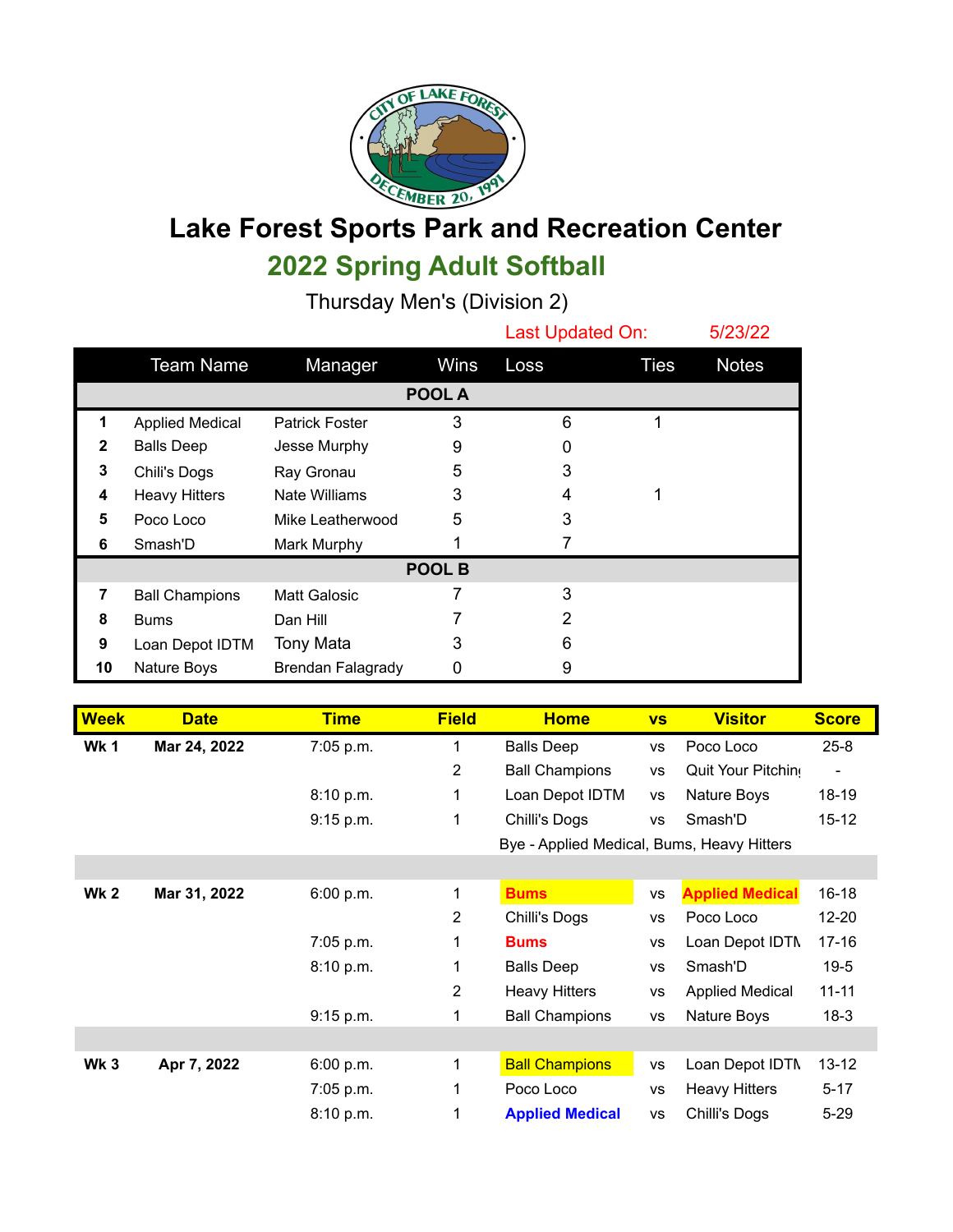|                 |              |           | $\overline{2}$ | Nature Boys            | <b>VS</b> | <b>Bums</b>            | $15 - 22$ |  |  |
|-----------------|--------------|-----------|----------------|------------------------|-----------|------------------------|-----------|--|--|
|                 |              | 9:15 p.m. | $\overline{2}$ | <b>Balls Deep</b>      | <b>VS</b> | <b>Applied Medical</b> | $19 - 8$  |  |  |
|                 |              |           |                |                        |           |                        |           |  |  |
| Wk4             | Apr 14, 2022 | 6:00 p.m. | 1              | <b>Applied Medical</b> | <b>VS</b> | <b>Heavy Hitters</b>   | 15-28     |  |  |
|                 |              | 7:05 p.m. | 1              | Smash'd                | <b>VS</b> | Chili's Dogs           | $11 - 27$ |  |  |
|                 |              | 8:10 p.m. | 2              | <b>Ball Champions</b>  | <b>VS</b> | <b>Bums</b>            | $13 - 12$ |  |  |
|                 |              | 9:15 p.m. | 1              | <b>Balls Deep</b>      | <b>VS</b> | <b>Ball Champions</b>  | $11 - 10$ |  |  |
|                 |              |           | 3              | Nature Boys            | <b>VS</b> | Loan Depot IDTN        | $4 - 26$  |  |  |
|                 |              |           |                | Bye - Poco Loco        |           |                        |           |  |  |
|                 |              |           |                |                        |           |                        |           |  |  |
| <b>Wk 5</b>     | Apr 21, 2022 | 6:00 p.m. | 1              | Loan Depot IDTM        | <b>VS</b> | <b>Ball Champions</b>  | $6 - 29$  |  |  |
|                 |              | 7:05 p.m. | 1              | <b>Bums</b>            | <b>VS</b> | Nature Boys            | 29-14     |  |  |
|                 |              | 8:10 p.m. | 1              | <b>Heavy Hitters</b>   | <b>VS</b> | <b>Balls Deep</b>      | $6 - 20$  |  |  |
|                 |              | 9:15 p.m. | 1              | Smash'D                | <b>VS</b> | <b>Applied Medical</b> | 23-20     |  |  |
|                 |              |           | 2              | Poco Loco              | <b>VS</b> | Chili's Dogs           | $16 - 18$ |  |  |
|                 |              |           |                |                        |           |                        |           |  |  |
| Wk <sub>6</sub> | Apr 28, 2022 | 6:00 p.m. | 1              | Loand Depot IDTM       | <b>VS</b> | <b>Ball Champions</b>  | $14 - 13$ |  |  |
|                 |              | 7:05 p.m. | 1              | <b>Bums</b>            | <b>VS</b> | <b>Ball Champions</b>  | $27 - 16$ |  |  |
|                 |              | 8:10 p.m. | 1              | <b>Applied Medical</b> | <b>VS</b> | Nature Boys            | 24-19     |  |  |
|                 |              |           | 3              | Smash'D                | <b>VS</b> | <b>Balls Deep</b>      | $7 - 29$  |  |  |
|                 |              | 9:15 p.m. | 3              | <b>Heavy Hitters</b>   | <b>VS</b> | Poco Loco              | 14-23     |  |  |
|                 |              |           |                | Bye - Chili's Dogs     |           |                        |           |  |  |
|                 |              |           |                |                        |           |                        |           |  |  |
| Wk 7            | May 5, 2022  | 6:00 p.m. | 1              | <b>Balls Deep</b>      | <b>VS</b> | <b>Heavy Hitters</b>   | $16 - 7$  |  |  |
|                 |              | 7:05 p.m. | 1              | Loan Depot IDTM        | <b>VS</b> | <b>Bums</b>            | $17 - 23$ |  |  |
|                 |              | 8:10 p.m. | 1              | Smash'D                | <b>VS</b> | Poco Loco              | $6 - 17$  |  |  |
|                 |              |           | 2              | <b>Ball Champions</b>  | <b>VS</b> | <b>Nature Boys</b>     | $18-3$    |  |  |
|                 |              | 9:15 p.m. | 1              | Chili's Dogs           | <b>VS</b> | <b>Applied Medical</b> | $21 - 30$ |  |  |
|                 |              |           |                |                        |           |                        |           |  |  |
| Wk8             | May 12, 2022 | 6:00 p.m. | 1              | Poco Loco              | <b>VS</b> | Smash'D                | $25 - 7$  |  |  |
|                 |              | 7:05 p.m. | 1              | Nature Boys            | <b>VS</b> | <b>Bums</b>            | $15 - 14$ |  |  |
|                 |              | 8:10 p.m. | 1              | <b>Applied Medical</b> | <b>VS</b> | <b>Balls Deep</b>      | $34 - 5$  |  |  |
|                 |              | 9:15 p.m. | 1              | <b>Heavy Hitters</b>   | <b>VS</b> | Chili's Dogs           | $5 - 22$  |  |  |
|                 |              |           | 3              | <b>Ball Champions</b>  | <b>VS</b> | Loan Depot IDTN        | $23-3$    |  |  |
|                 |              |           |                |                        |           |                        |           |  |  |
| Wk 9            | May 19, 2022 | 6:00 p.m. | 1              | Smash'D                | <b>VS</b> | <b>Heavy Hitters</b>   | $9 - 10$  |  |  |
|                 |              | 7:05 p.m. | 1              | Poco Loco              | VS        | <b>Applied Medical</b> | $18-6$    |  |  |
|                 |              |           | $\overline{2}$ | <b>Loan Depot IDTM</b> | <b>VS</b> | <b>Bums</b>            | $11 - 12$ |  |  |
|                 |              | 8:10 p.m. | 1              | <b>Balls Deep</b>      | VS        | Chili's Dogs           | $25 - 11$ |  |  |
|                 |              | 9:15 p.m. | 1              | Nature Boys            | <b>VS</b> | <b>Ball Champions</b>  | $1 - 15$  |  |  |
|                 |              |           |                |                        |           |                        |           |  |  |
|                 |              |           |                |                        |           |                        |           |  |  |
| <b>Wk 10</b>    | May 26, 2022 | 6:00 p.m. | 1              | <b>Bums</b>            | <b>VS</b> | <b>Ball Champions</b>  |           |  |  |